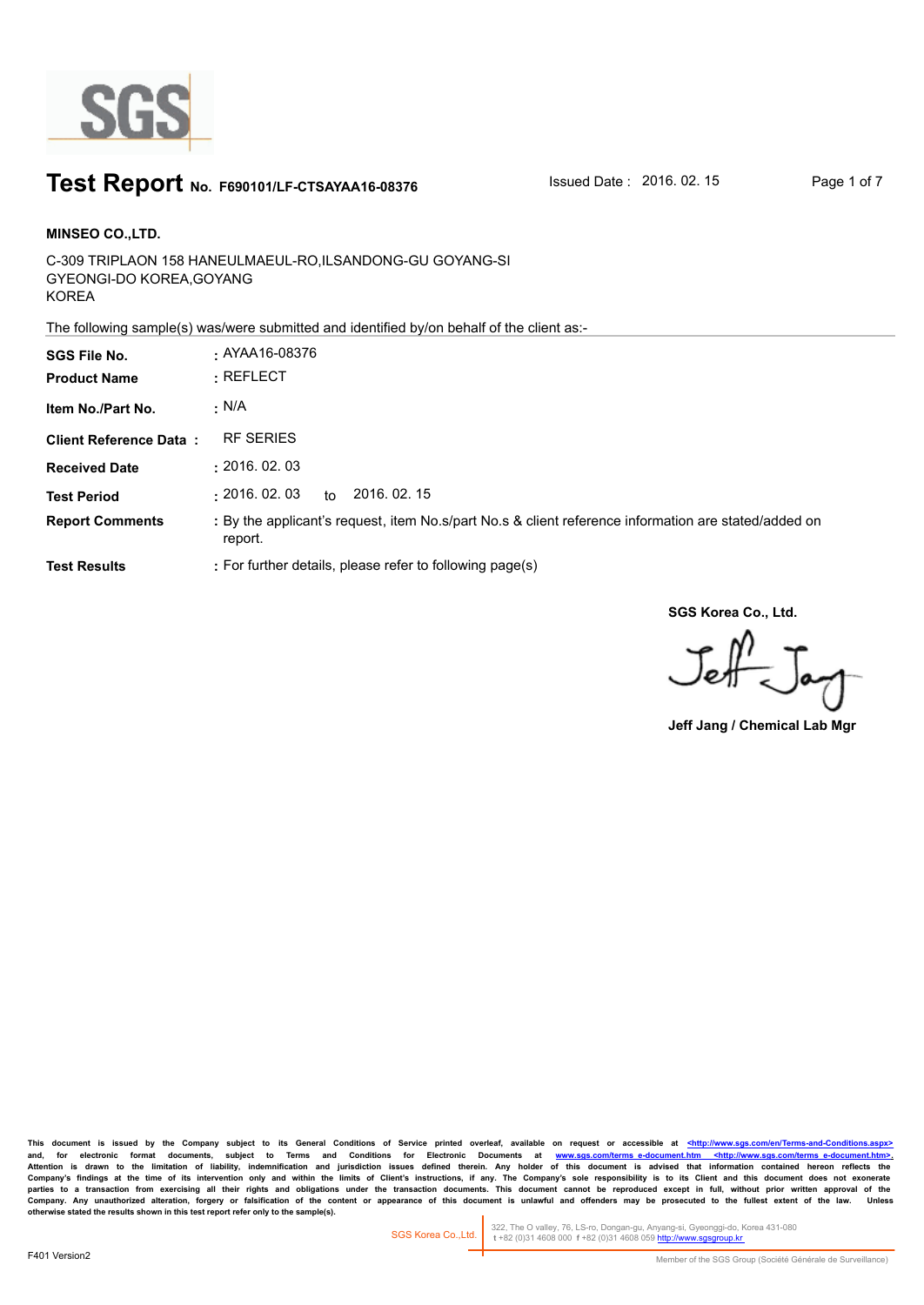

## **Test Report** No. F690101/LF-CTSAYAA16-08376 **Issued Date : 2016. 02. 15** Page 2 of 7

| Sample No.                | : AYAA16-08376.001  |
|---------------------------|---------------------|
| <b>Sample Description</b> | $\,$ : REFLECT $\,$ |
| Item No./Part No.         | : N/A               |
| <b>Materials</b>          | ∴ N/A               |

#### **Heavy Metals**

| <b>Test Items</b>                  | Unit  | <b>Test Method</b>                                                                                                          | <b>MDL</b>     | <b>Results</b> |
|------------------------------------|-------|-----------------------------------------------------------------------------------------------------------------------------|----------------|----------------|
| Cadmium (Cd)                       | mg/kg | With reference to IEC 62321-5:2013<br>(Determination of Cadmium by ICP-OES)                                                 | 0.5            | N.D.           |
| Lead (Pb)                          | mg/kg | With reference to IEC 62321-5:2013<br>(Determination of Lead by ICP-OES)                                                    | 5              | N.D.           |
| Mercury (Hg)                       | mg/kg | With reference to IEC 62321-4:2013<br>(Determination of Mercury by ICP-OES)                                                 | $\overline{2}$ | N.D.           |
| Hexavalent Chromium (Cr VI)        | mg/kg | With reference to IEC 62321:2008 (Determination<br>of Hexavalent Chromium by spot test/Colorimetric<br>Method using UV-Vis) | $\mathbf{1}$   | N.D.           |
| <b>Flame Retardants-PBBs/PBDEs</b> |       |                                                                                                                             |                |                |
| <b>Test Items</b>                  | Unit  | <b>Test Method</b>                                                                                                          | <b>MDL</b>     | <b>Results</b> |
| Monobromobiphenyl                  | mg/kg | With reference to IEC 62321-6:2015<br>(Determination of PBBs and PBDEs by GC-MS)                                            | 5              | N.D.           |
| Dibromobiphenyl                    | mg/kg | With reference to IEC 62321-6:2015<br>(Determination of PBBs and PBDEs by GC-MS)                                            | 5              | N.D.           |
| Tribromobiphenyl                   | mg/kg | With reference to IEC 62321-6:2015<br>(Determination of PBBs and PBDEs by GC-MS)                                            | 5              | N.D.           |
| Tetrabromobiphenyl                 | mg/kg | With reference to IEC 62321-6:2015<br>(Determination of PBBs and PBDEs by GC-MS)                                            | 5              | N.D.           |
| Pentabromobiphenyl                 | mg/kg | With reference to IEC 62321-6:2015<br>(Determination of PBBs and PBDEs by GC-MS)                                            | 5              | N.D.           |
| Hexabromobiphenyl                  | mg/kg | With reference to IEC 62321-6:2015<br>(Determination of PBBs and PBDEs by GC-MS)                                            | 5              | N.D.           |
| Heptabromobiphenyl                 | mg/kg | With reference to IEC 62321-6:2015<br>(Determination of PBBs and PBDEs by GC-MS)                                            | 5              | N.D.           |
| Octabromobiphenyl                  | mg/kg | With reference to IEC 62321-6:2015<br>(Determination of PBBs and PBDEs by GC-MS)                                            | 5              | N.D.           |
| Nonabromobiphenyl                  | mg/kg | With reference to IEC 62321-6:2015<br>(Determination of PBBs and PBDEs by GC-MS)                                            | 5              | N.D.           |
| Decabromobiphenyl                  | mg/kg | With reference to IEC 62321-6:2015<br>(Determination of PBBs and PBDEs by GC-MS)                                            | 5              | N.D.           |
| Monobromodiphenyl ether            | mg/kg | With reference to IEC 62321-6:2015<br>(Determination of PBBs and PBDEs by GC-MS)                                            | 5              | N.D.           |
| Dibromodiphenyl ether              | mg/kg | With reference to IEC 62321-6:2015<br>(Determination of PBBs and PBDEs by GC-MS)                                            | 5              | N.D.           |
| Tribromodiphenyl ether             | mg/kg | With reference to IEC 62321-6:2015<br>(Determination of PBBs and PBDEs by GC-MS)                                            | 5              | N.D.           |
| Tetrabromodiphenyl ether           | mg/kg | With reference to IEC 62321-6:2015<br>(Determination of PBBs and PBDEs by GC-MS)                                            | 5              | N.D.           |

This document is issued by the Company subject to its General Conditions of Service printed overleaf, available on request or accessible at <http://www.sgs.com/en/Terms-and-Conditions. and, for electronic format documents, subject to Terms and Conditions for Electronic Documents at <u>www.sgs.com/terms\_e-document.htm <http://www.sgs.com/terms\_e-document.htm>-</u><br>Attention is drawn to the limitation of liabil Company's findings at the time of its intervention only and within the limits of Client's instructions, if any. The Company's sole responsibility is to its Client and this document does not exonerate<br>parties to a transacti Company. Any unauthorized alteration, forgery or falsification of the content or appearance of this document is unlawful and offenders may be prosecuted to the fullest extent of the law. Unless otherwise stated the results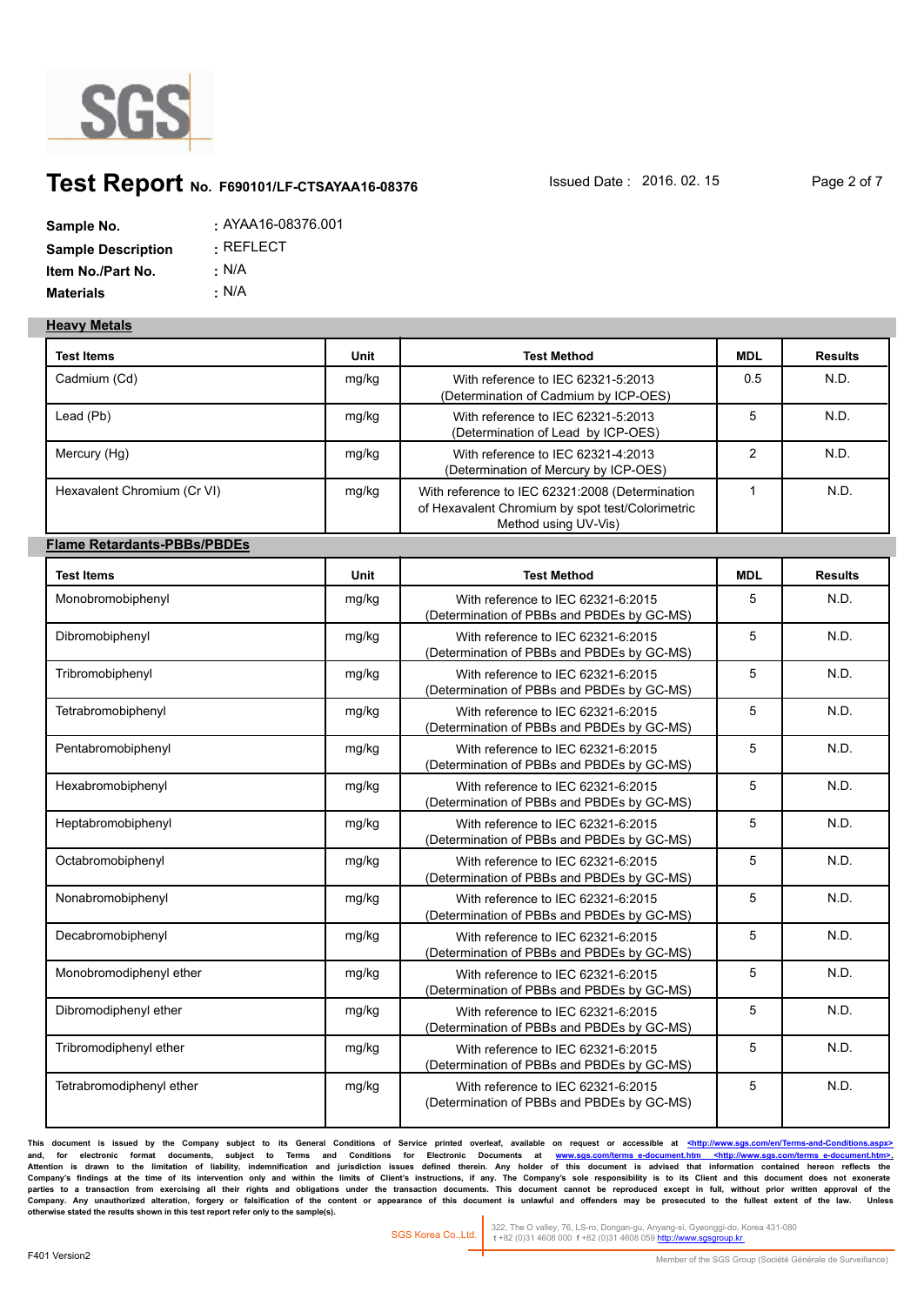

# **Test Report** No. F690101/LF-CTSAYAA16-08376 **ISSued Date : 2016. 02. 15** Page 3 of 7

| Sample No.                | $: AYAA16-08376.001$ |
|---------------------------|----------------------|
| <b>Sample Description</b> | $\cdot$ REFLECT.     |
| Item No./Part No.         | : N/A                |
| <b>Materials</b>          | ∴ N/A                |

#### **Flame Retardants-PBBs/PBDEs**

| Test Items                         | Unit  | <b>Test Method</b>                                                               | <b>MDL</b>   | <b>Results</b> |
|------------------------------------|-------|----------------------------------------------------------------------------------|--------------|----------------|
| Pentabromodiphenyl ether           | mg/kg | With reference to IEC 62321-6:2015<br>(Determination of PBBs and PBDEs by GC-MS) | 5            | N.D.           |
| Hexabromodiphenyl ether            | mg/kg | With reference to IEC 62321-6:2015<br>(Determination of PBBs and PBDEs by GC-MS) | 5            | N.D.           |
| Heptabromodiphenyl ether           | mg/kg | With reference to IEC 62321-6:2015<br>(Determination of PBBs and PBDEs by GC-MS) | 5            | N.D.           |
| Octabromodiphenyl ether            | mg/kg | With reference to IEC 62321-6:2015<br>(Determination of PBBs and PBDEs by GC-MS) | 5            | N.D.           |
| Nonabromodiphenyl ether            | mg/kg | With reference to IEC 62321-6:2015<br>(Determination of PBBs and PBDEs by GC-MS) | 5            | N.D.           |
| Decabromodiphenyl ether            | mg/kg | With reference to IEC 62321-6:2015<br>(Determination of PBBs and PBDEs by GC-MS) | 5            | N.D.           |
| <b>Phthalates</b>                  |       |                                                                                  |              |                |
| Test Items                         | Unit  | <b>Test Method</b>                                                               | <b>MDL</b>   | <b>Results</b> |
| Benzyl butyl phthalate (BBP)       | mg/kg | With reference to EPA 8061A, GC/MS                                               | 50           | N.D.           |
| Di-butyl phthalate (DBP)           | mg/kg | With reference to EPA 8061A, GC/MS                                               | 50           | N.D.           |
| Di-(2-ethylhexyl) phthalate (DEHP) | mg/kg | With reference to EPA 8061A, GC/MS                                               | 50           | N.D.           |
| Di-isodecyl phthalate (DIDP)       | mg/kg | With reference to EPA 8061A, GC/MS                                               | 50           | N.D.           |
| Di-isononyl phthalate (DINP)       | mg/kg | With reference to EPA 8061A, GC/MS                                               | 50           | N.D.           |
| Di-n-octyl phthalate (DNOP)        | mg/kg | With reference to EPA 8061A, GC/MS                                               | 50           | N.D.           |
| <b>Polymer Identification</b>      |       |                                                                                  |              |                |
| <b>Test Items</b>                  | Unit  | <b>Test Method</b>                                                               | <b>MDL</b>   | <b>Results</b> |
| <b>PVC</b>                         | $***$ | FT-IR                                                                            |              | Negative       |
| Other(s)                           |       |                                                                                  |              |                |
| <b>Test Items</b>                  | Unit  | <b>Test Method</b>                                                               | <b>MDL</b>   | <b>Results</b> |
| Formaldehyde                       | mg/kg | EPA8315A, HPLC                                                                   | $\mathbf{1}$ | 1.24           |
| Dimethyl fumarate                  | mg/kg | With referance to ISO/TS 16186:2012, GC/MS                                       | 0.1          | N.D.           |

This document is issued by the Company subject to its General Conditions of Service printed overleaf, available on request or accessible at <http://www.sgs.com/en/Termsand, for electronic format documents, subject to Terms and Conditions for Electronic Documents at <u>www.sgs.com/terms\_e-document.htm <http://www.sgs.com/terms\_e-document.htm>-</u><br>Attention is drawn to the limitation of liabil Company's findings at the time of its intervention only and within the limits of Client's instructions, if any. The Company's sole responsibility is to its Client and this document does not exonerate<br>parties to a transacti Company. Any unauthorized alteration, forgery or falsification of the content or appearance of this document is unlawful and offenders may be prosecuted to the fullest extent of the law. Unless otherwise stated the results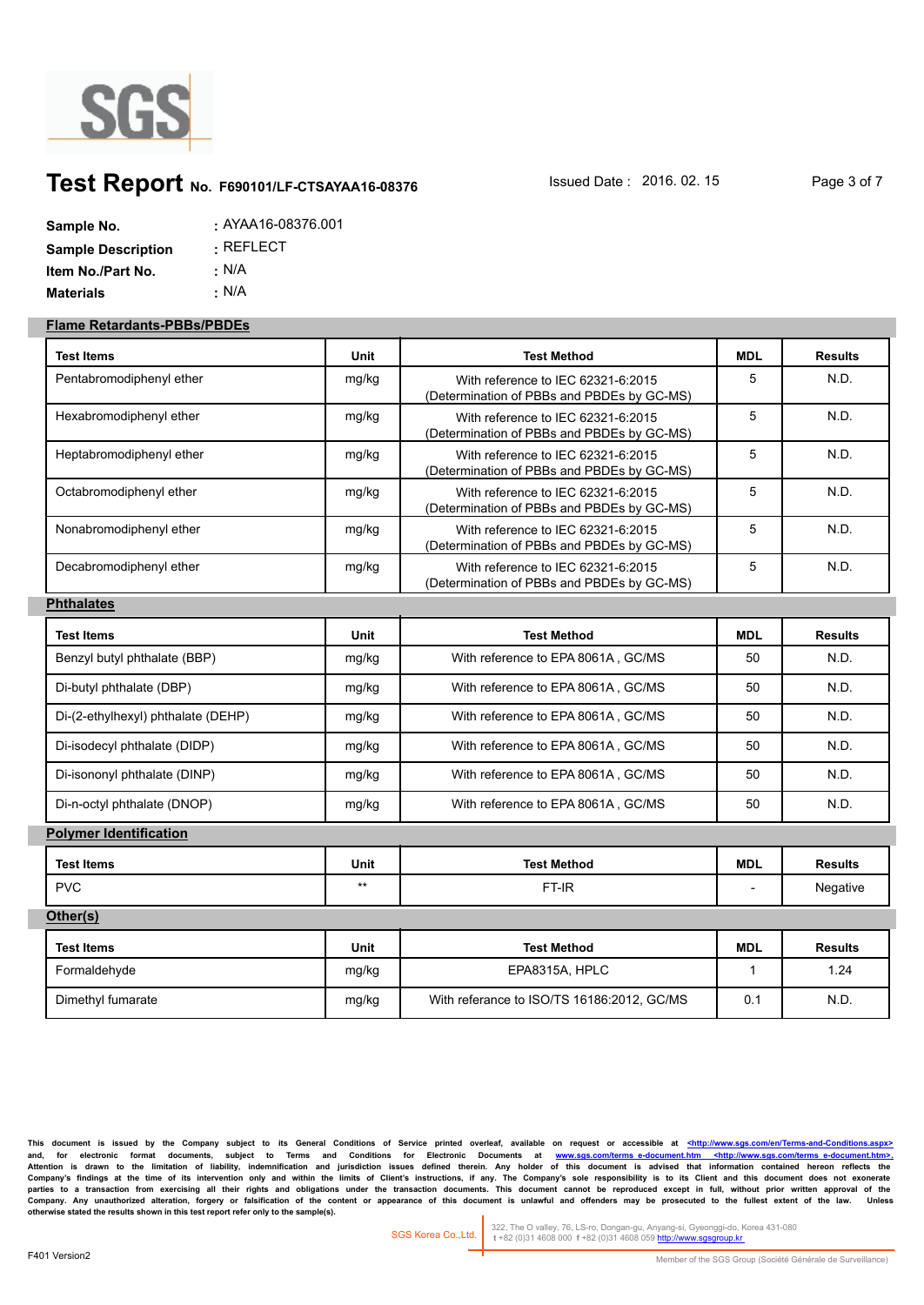

### **Test Report** No. F690101/LF-CTSAYAA16-08376 **Issued Date : 2016. 02. 15** Page 4 of 7

(1) N.D. = Not detected.(<MDL) NOTE:

- $(2)$  mg/kg = ppm (3) MDL = Method Detection Limit
- $(4) -$  = No regulation
- (5) Negative = Undetectable / Positive = Detectable
- (6) \*\* = Qualitative analysis (No Unit)
- $(7)$  \* = a. The sample is positive for CrVI if the CrVI concentration is greater than 0.13 ug/cm2. The sample coating is considered to contain CrVI.
	- b. The sample is negative for CrVI if CrVI is n.d. (concentration less than 0.10 ug/cm2). The coating is considered a non-CrVI based coating.
	- c. The result between 0.10 ug/cm2 and 0.13 ug/cm2 is considered to be inconclusive unavoidable coating variations may influence the determination.



This document is issued by the Company subject to its General Conditions of Service printed overleaf, available on request or accessible at <http://www. and, for electronic format documents, subject to Terms and Conditions for Electronic Documents at <u>www.sgs.com/terms\_e-document.htm <http://www.sgs.com/terms\_e-document.htm>-</u><br>Attention is drawn to the limitation of liabil Company's findings at the time of its intervention only and within the limits of Client's instructions, if any. The Company's sole responsibility is to its Client and this document does not exonerate<br>parties to a transacti Company. Any unauthorized alteration, forgery or falsification of the content or appearance of this document is unlawful and offenders may be prosecuted to the fullest extent of the law.<br>otherwise stated the results shown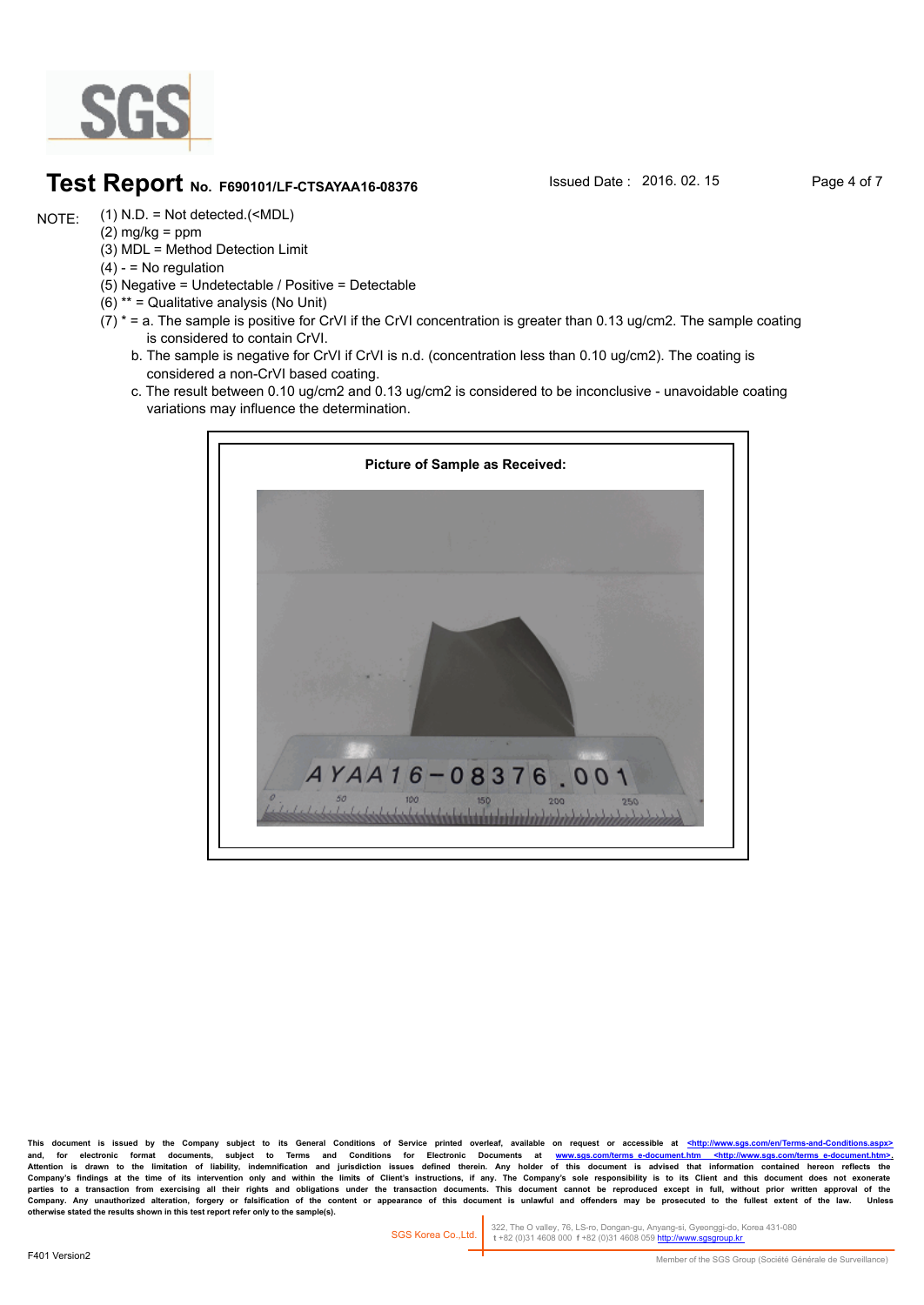

# **Test Report** No. F690101/LF-CTSAYAA16-08376 **ISSued Date : 2016. 02. 15** Page 5 of 7

## **Testing Flow Chart for RoHS:Cd/Pb/Hg/Cr6+ /PBBs&PBDEs Testing**



The samples were dissolved totally by pre-conditioning method according to above flow chart for Cd,Pb,Hg. Section Chief : Gilsae Yi

This document is issued by the Company subject to its General Conditions of Service printed overleaf, available on request or accessible at <http://www.sgs and, for electronic format documents, subject to Terms and Conditions for Electronic Documents at <u>www.sgs.com/terms\_e-document.htm <http://www.sgs.com/terms\_e-document.htm>-</u><br>Attention is drawn to the limitation of liabil Company's findings at the time of its intervention only and within the limits of Client's instructions, if any. The Company's sole responsibility is to its Client and this document does not exonerate<br>parties to a transacti Company. Any unauthorized alteration, forgery or faisification of the content or appearance of this document is unlawful and offenders may be prosecuted to the fullest extent of the law.<br>otherwise stated the results shown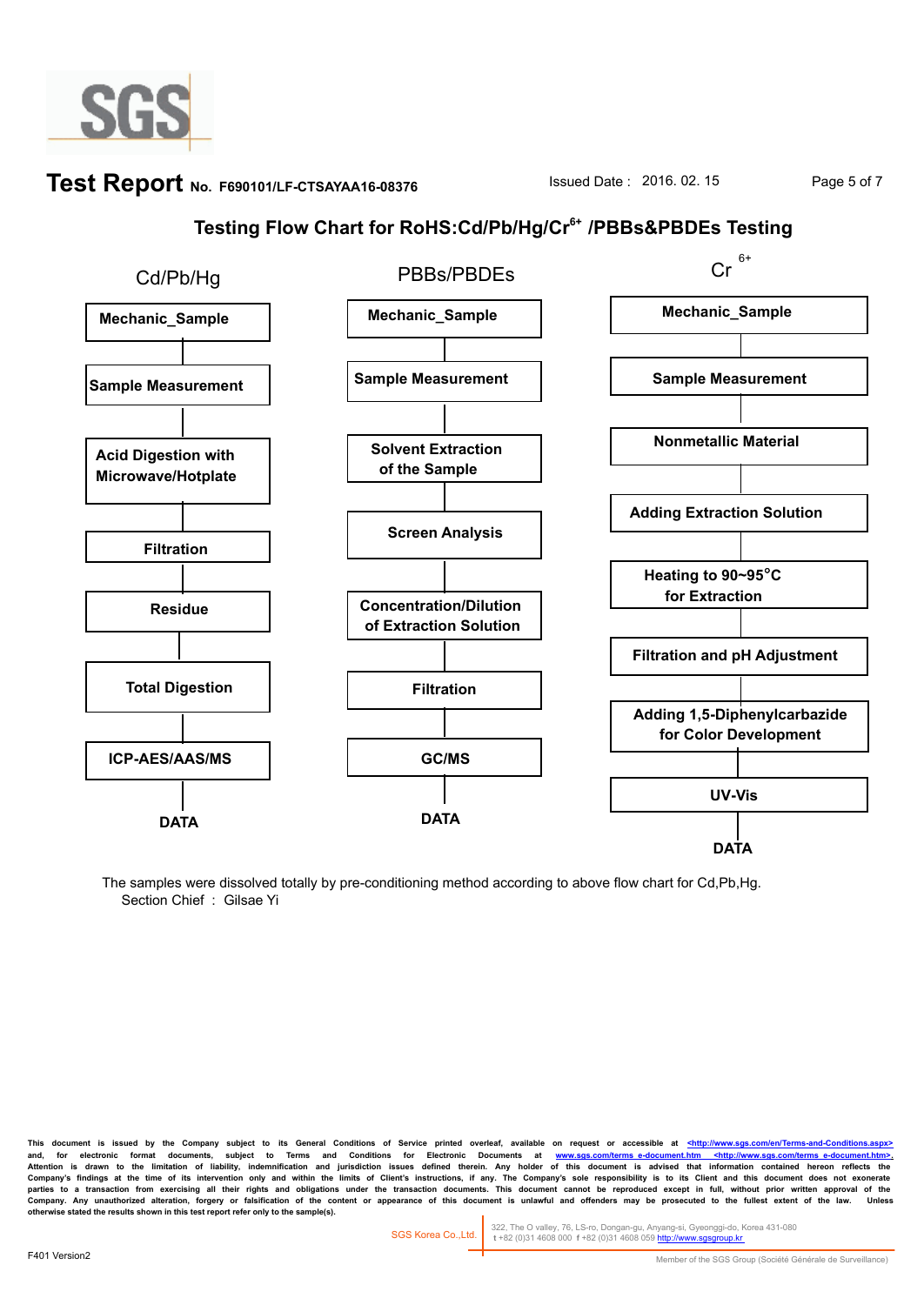

#### **Test Report** No. F690101/LF-CTSAYAA16-08376 **Issued Date : 2016. 02. 15** Page 6 of 7



This document is issued by the Company subject to its General Conditions of Service printed overleaf, available on request or accessible at <http://www. and, for electronic format documents, subject to Terms and Conditions for Electronic Documents at <u>www.sgs.com/terms\_e-document.htm <http://www.sgs.com/terms\_e-document.htm>-</u><br>Attention is drawn to the limitation of liabil Company's findings at the time of its intervention only and within the limits of Client's instructions, if any. The Company's sole responsibility is to its Client and this document does not exonerate<br>parties to a transacti Company. Any unauthorized alteration, forgery or faisification of the content or appearance of this document is unlawful and offenders may be prosecuted to the fullest extent of the law.<br>otherwise stated the results shown